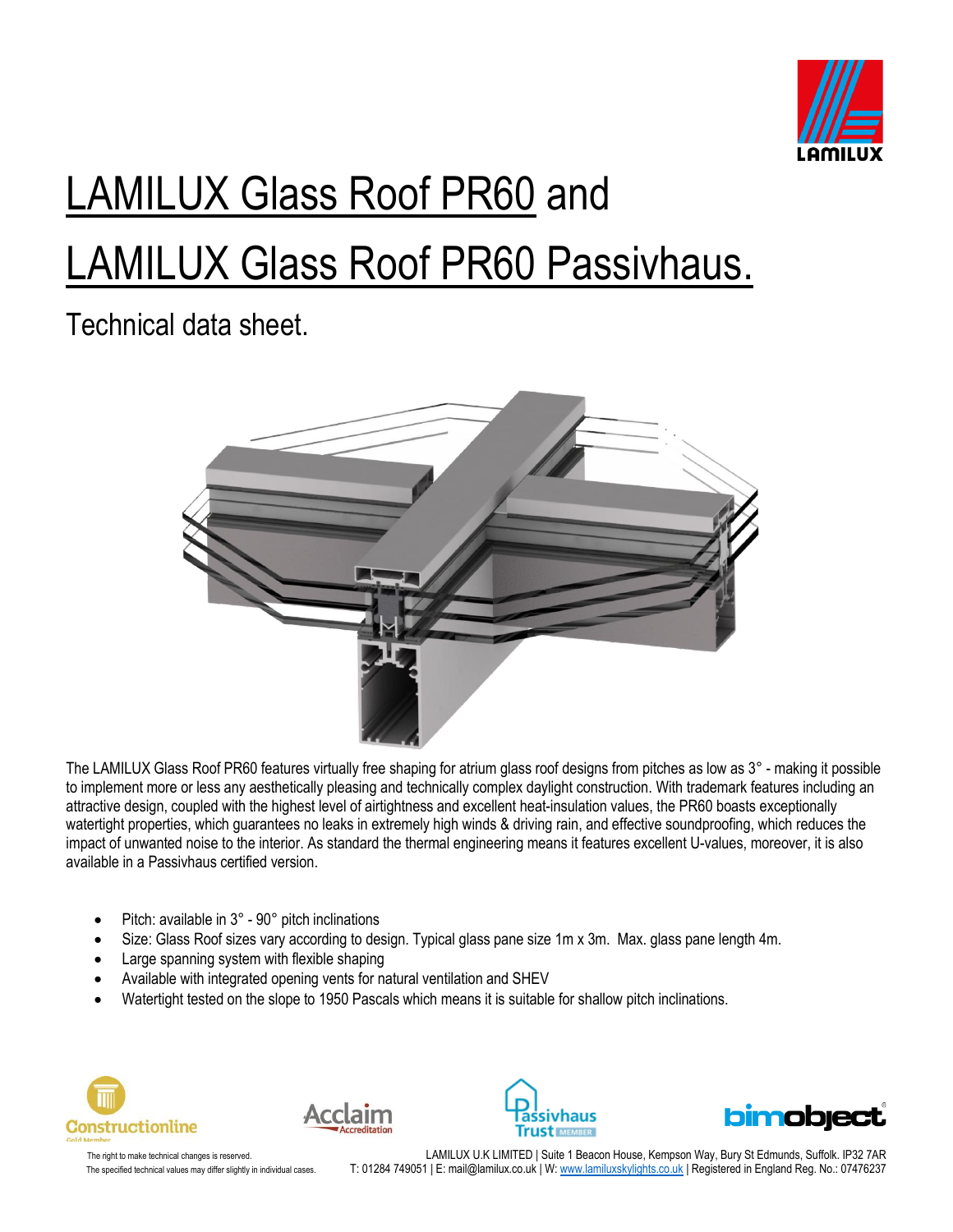

#### Installation variants.







Pyramid Hipped roof



Shallow pitched roof Shallow pitched roof as ridge





North light Inclined roof without gable







The right to make technical changes is reserved. LAMILUX U.K LIMITED | Suite 1 Beacon House, Kempson Way, Bury St Edmunds, Suffolk. IP32 7AR The specified technical values may differ slightly in individual cases. T: 01284 749051 | E: mail@lamilux.co.uk | W: <u>www.lamiluxskylights.co.uk</u> | Registered in England Reg. No.: 07476237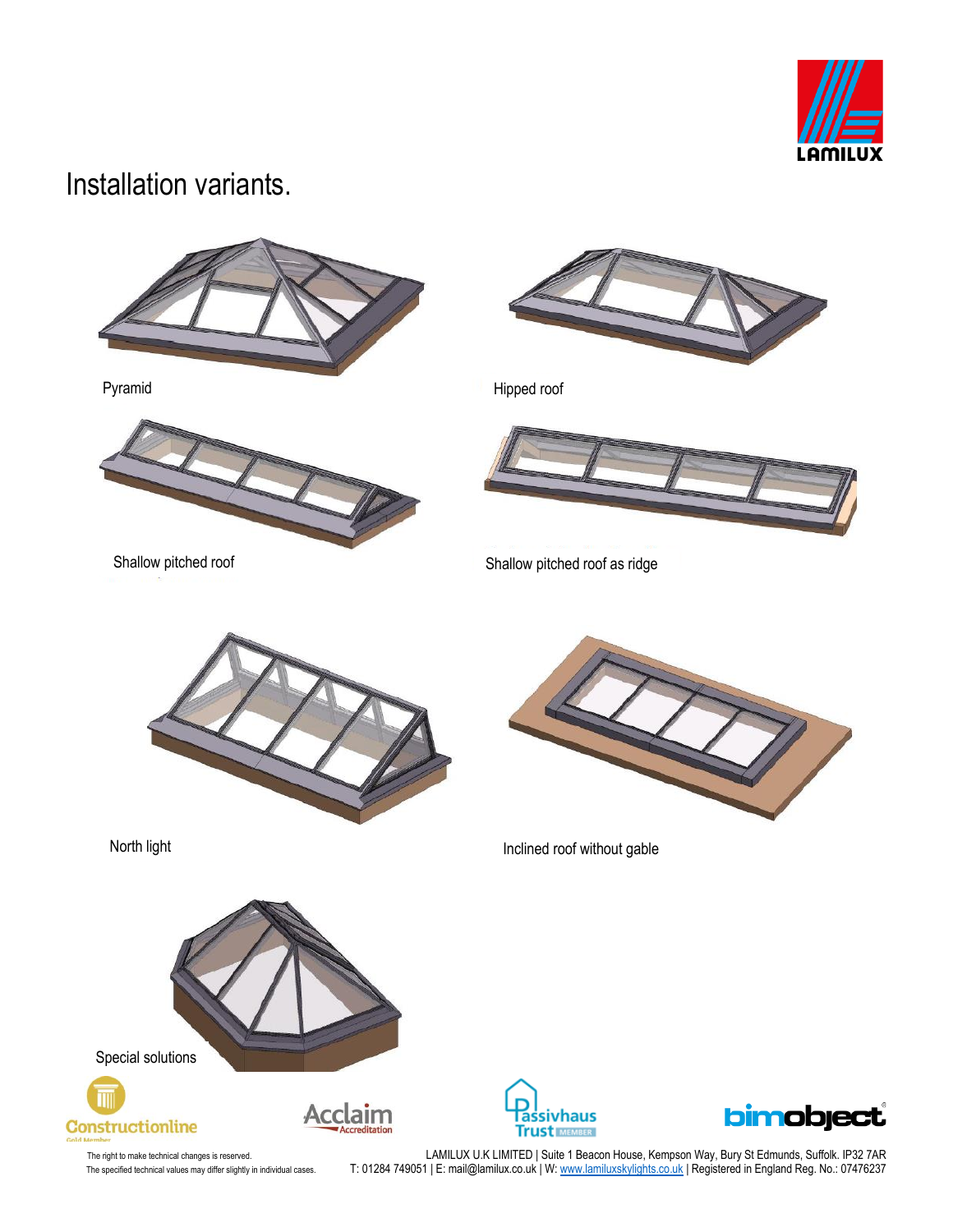

#### Materials.



Glazing: PR60: Double glazing as standard with toughened outer and laminated safety inner. PR60 Passivhaus: Triple glazing as standard

Aluminium cover strip (your choice of RAL colour)

Stainless steel screw with gasket with optional external cover caps

Outer seal: EPDM

Inner seal: EPDM with water drainage

Rafters / bars of aluminium

## Glazing.

Please contact us to discuss your projects specific glazing requirements. We offer solar controlled glazing, matt light foil glazing and more.

# PR60 Opening Vents.



The right to make technical changes is reserved. LAMILUX U.K LIMITED | Suite 1 Beacon House, Kempson Way, Bury St Edmunds, Suffolk. IP32 7AR The specified technical values may differ slightly in individual cases. T: 01284 749051 | E: mail@lamilux.co.uk | W[: www.lamiluxskylights.co.uk](http://www.lamiluxskylights.co.uk/) | Registered in England Reg. No.: 07476237